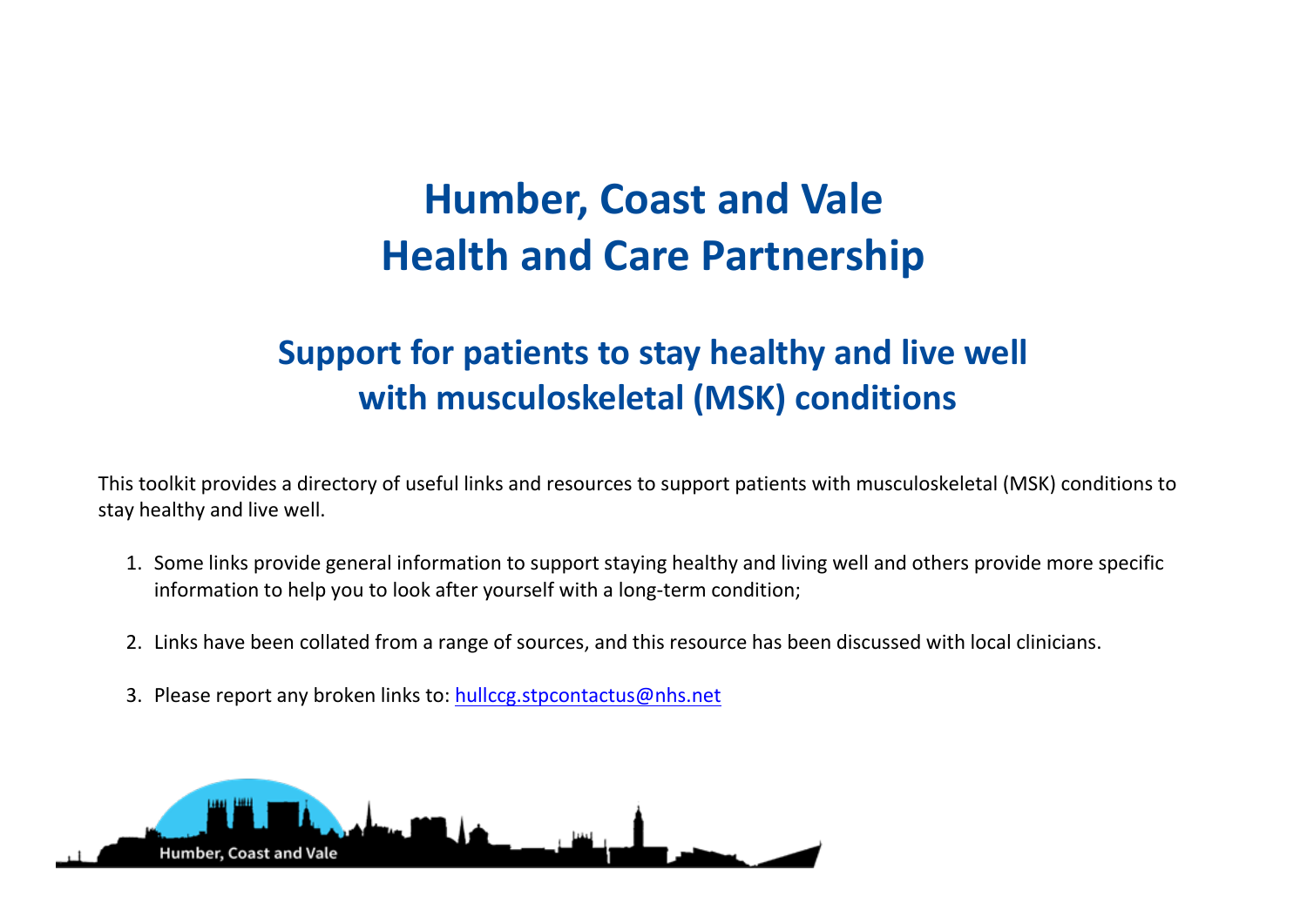| <b>Musculoskeletal Conditions</b><br><b>Patient Education and Self-management resources</b> |                                                                         |                                                                                                                                |
|---------------------------------------------------------------------------------------------|-------------------------------------------------------------------------|--------------------------------------------------------------------------------------------------------------------------------|
| <b>Condition / Subject</b>                                                                  | <b>Title (Produced By)</b>                                              | <b>Links</b>                                                                                                                   |
| <b>Arthritis</b>                                                                            | Arthritis exercises (Arthritis Action)                                  | https://www.arthritisaction.org.uk/living-with-arthritis/resource-<br>centre/exercises/                                        |
|                                                                                             | Arthritis information (Chartered Society of<br>Physiotherapy)           | https://www.csp.org.uk/conditions/arthritis                                                                                    |
|                                                                                             | Arthritis overview (NHS)                                                | https://www.nhs.uk/conditions/arthritis/                                                                                       |
|                                                                                             | Arthritis social network (Health Unlocked)                              | https://healthunlocked.com/arthritis-action                                                                                    |
|                                                                                             | Being active with arthritis (Chartered Society of<br>Physiotherapy)     | https://www.csp.org.uk/public-patient/keeping-active-healthy/love-activity-hate-<br>exercise-campaign/being-active-long-term-0 |
|                                                                                             | <b>ESCAPE Pain online support</b>                                       | https://escape-pain.org/support-homepage                                                                                       |
|                                                                                             | Exercises to manage pain (Versus Arthritis)                             | https://www.versusarthritis.org/about-arthritis/managing-<br>symptoms/exercise/exercises-to-manage-pain/                       |
|                                                                                             | Looking after your joints when you have<br>arthritis (Versus Arthritis) | https://www.versusarthritis.org/media/1271/looking-after-your-joints-<br>information-booklet.pdf                               |
|                                                                                             | Treatment for arthritis (Chartered Society of<br>Physiotherapy)         | https://www.csp.org.uk/system/files/physiotherapy works for you arthritis 0.p<br>df                                            |

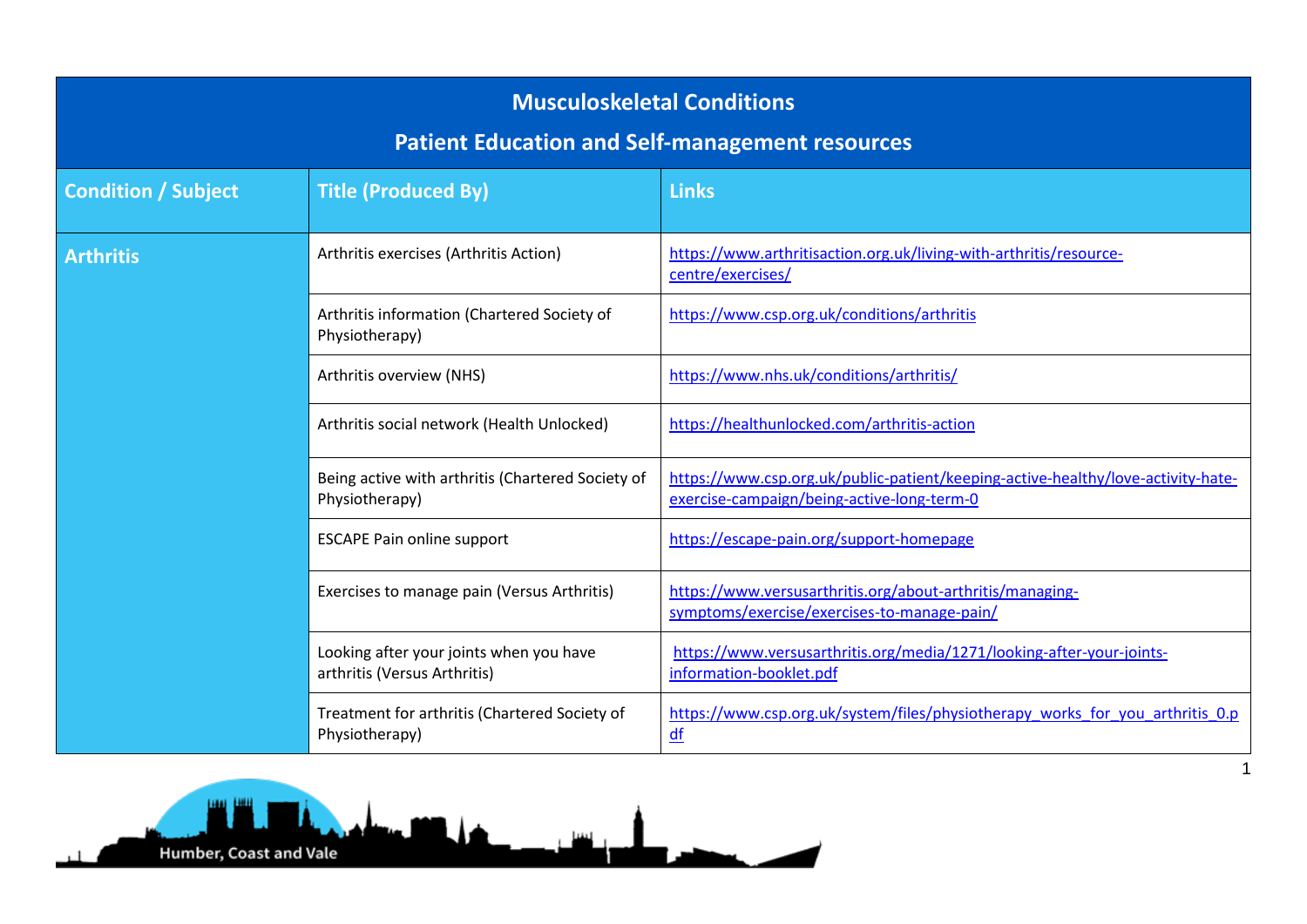|                                | What is arthritis?                                                           | https://www.arthritis.org/health-wellness/about-arthritis/understanding-<br>arthritis/what-is-arthritis |
|--------------------------------|------------------------------------------------------------------------------|---------------------------------------------------------------------------------------------------------|
|                                | What is arthritis booklet (Versus Arthritis)                                 | https://www.versusarthritis.org/media/1266/what-is-arthritis-information-<br>booklet.pdf                |
| <b>Back Pain and Neck Pain</b> | All you need to know about neck pain<br>(Chartered Society of Physiotherapy) | https://www.csp.org.uk/conditions/neck-pain                                                             |
|                                | Back care and neck pain information sheets                                   | http://backcare.org.uk/i-have-back-or-neck-pain/library/                                                |
|                                | Back pain booklet (Versus Arthritis)                                         | https://www.versusarthritis.org/media/1248/back-pain-information-booklet.pdf                            |
|                                | Back pain exercises section (Versus Arthritis)                               | https://www.versusarthritis.org/media/12819/back-pain-exercise-section.pdf                              |
|                                | Back pain overview (NHS)                                                     | https://www.nhs.uk/conditions/back-pain/                                                                |
|                                | <b>ESCAPE Pain back pain overview</b>                                        | https://escape-pain.org/i-have-back-pain-overview                                                       |
|                                | Low back pain leaflet (Keele University)                                     | https://startback.hfac.keele.ac.uk/patients/mobile-leaflet/                                             |
|                                | Low back pain video                                                          | https://www.youtube.com/watch?v=BOjTegn9RuY&feature=youtu.be                                            |
|                                | <b>Online STarTBack calculator (Keele University)</b>                        | https://startback.hfac.keele.ac.uk/training/resources/startback-online/                                 |

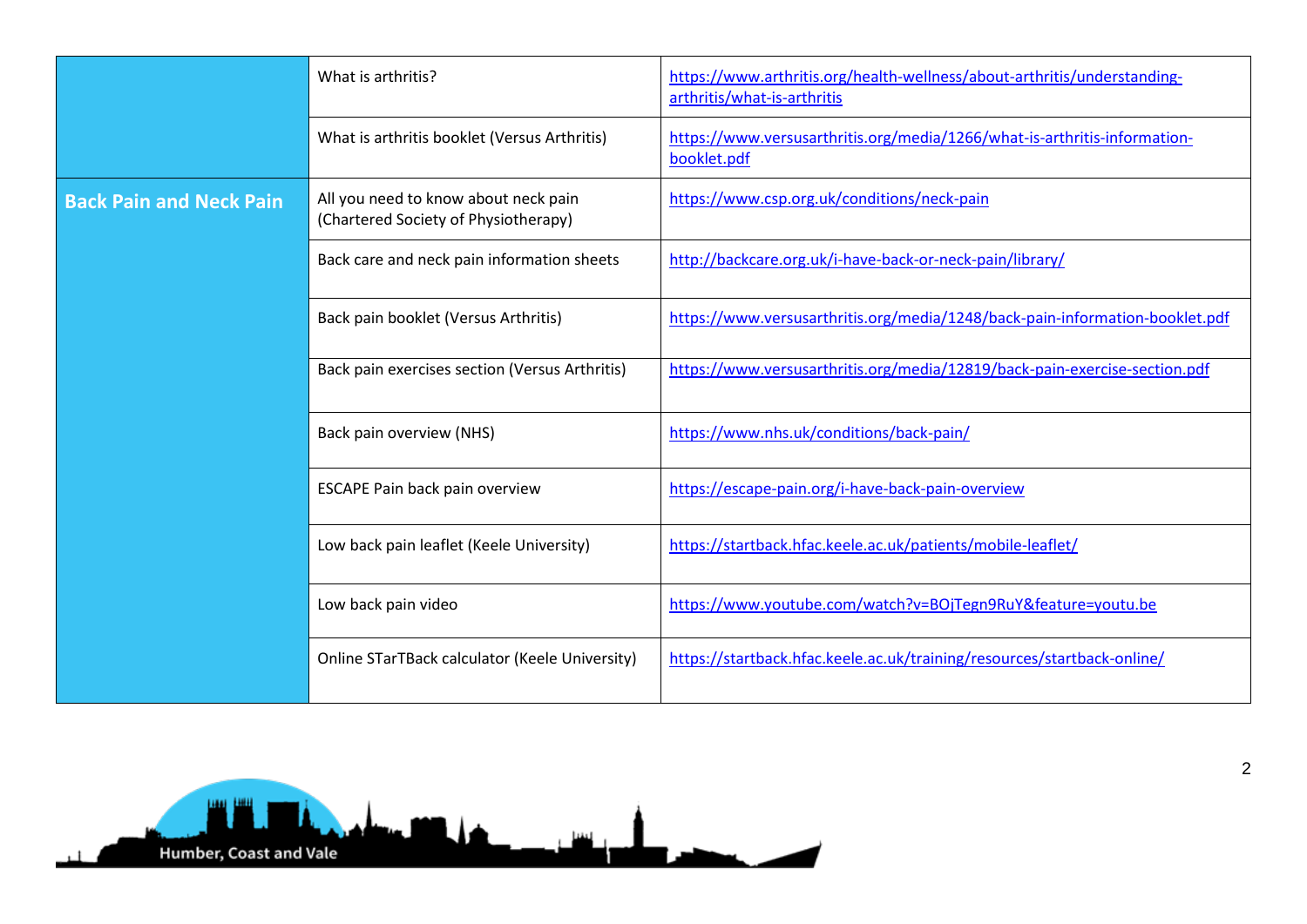|                     | Neck pain exercises (Versus Arthritis)                                 | https://www.versusarthritis.org/media/3092/neck-pain-exercise-sheet.pdf                                                                           |
|---------------------|------------------------------------------------------------------------|---------------------------------------------------------------------------------------------------------------------------------------------------|
|                     | Neck pain information booklet (Versus Arthritis)                       | https://www.versusarthritis.org/media/1257/neck-pain-information-booklet.pdf                                                                      |
|                     | So you have back pain leaflet (Keele University)                       | https://www.keele.ac.uk/media/keeleuniversity/ri/primarycare/Start%20Patient<br>%20Leaflet%201,%20colour,%20V3.0%20FINAL%20LC%2019.4.18%20(2).pdf |
|                     | The truth about back pain                                              | https://www.youtube.com/watch?v=b-cBtPSf0Hc                                                                                                       |
|                     | Upper and lower back mobility exercises<br>(Arthritis Action)          | https://www.arthritisaction.org.uk/wp-content/uploads/2016/09/Back-mobility-<br>exercises.pdf                                                     |
|                     | Video exercises for back pain (Chartered Society<br>of Physiotherapy)  | https://www.csp.org.uk/conditions/back-pain/video-exercises-back-pain                                                                             |
|                     | What should I know about back pain (Versus<br>Arthritis)               | https://www.versusarthritis.org/about-arthritis/conditions/back-pain/                                                                             |
| <b>Chronic Pain</b> | Being active with chronic pain (Chartered<br>Society of Physiotherapy) | https://www.csp.org.uk/system/files/documents/2019-<br>05/0001619 04 loveactivity being active with chronic painn final.pdf                       |
|                     | <b>ESCAPE Pain online support</b>                                      | https://escape-pain.org/ESCAPE-pain-Online                                                                                                        |
|                     | Ways to manage chronic pain (NHS)                                      | https://www.nhs.uk/live-well/healthy-body/ways-to-manage-chronic-pain/                                                                            |
|                     | What is chronic pain? (Chartered Society of<br>Physiotherapy)          | https://www.csp.org.uk/conditions/chronic-pain                                                                                                    |

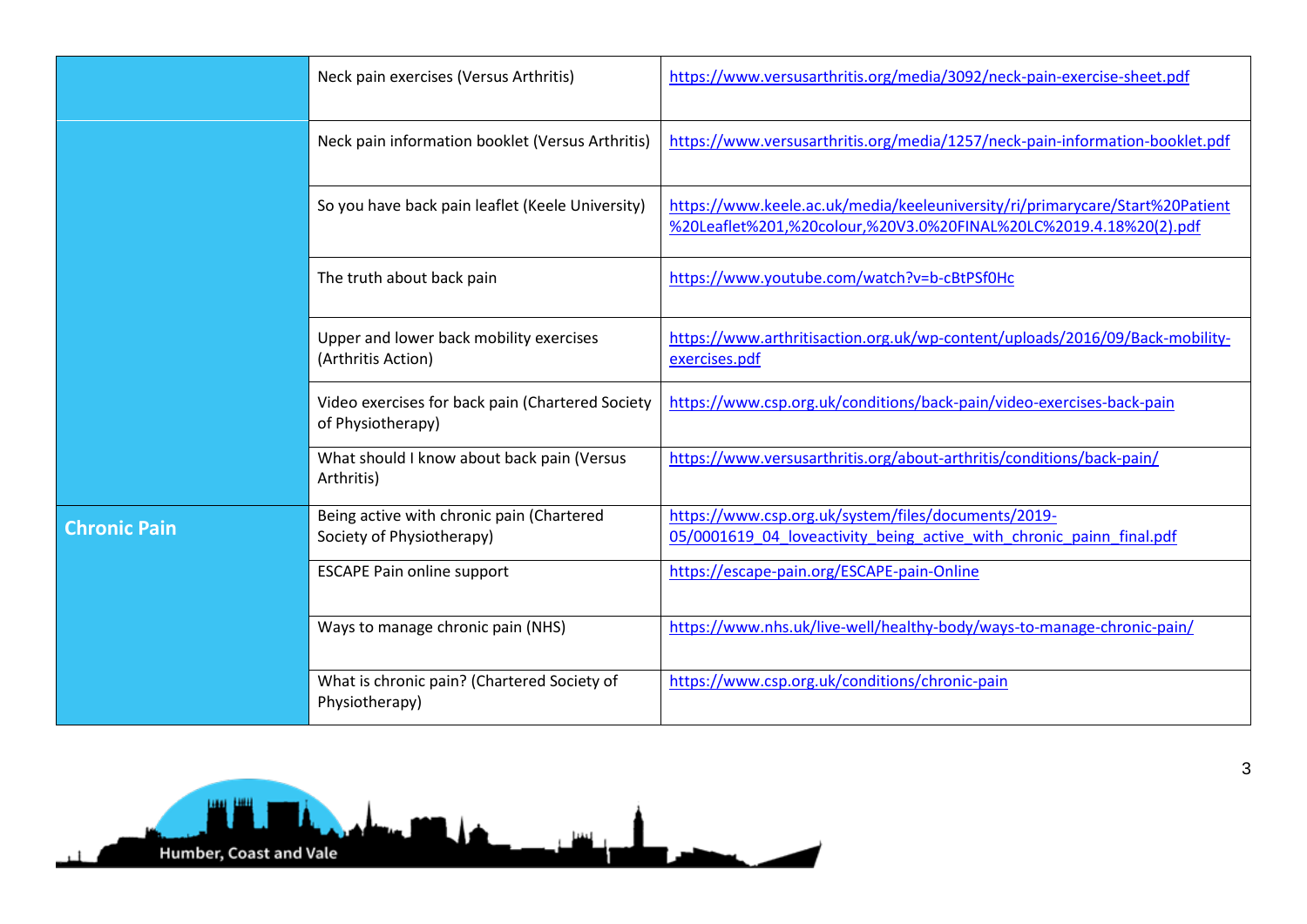| <b>Elbow Pain</b> | About elbow pain (Versus Arthritis)                                                 | https://www.versusarthritis.org/about-arthritis/conditions/elbow-pain/                                                         |
|-------------------|-------------------------------------------------------------------------------------|--------------------------------------------------------------------------------------------------------------------------------|
|                   | All you need to know about elbow pain<br>(Chartered Society of Physiotherapy)       | https://www.csp.org.uk/conditions/elbow-pain                                                                                   |
|                   | Carpal tunnel syndrome exercises (Chartered<br>Society of Physiotherapy)            | https://www.csp.org.uk/public-patient/rehabilitation-exercises/carpal-tunnel-<br>syndrome                                      |
|                   | Elbow pain information booklet (Versus<br>Arthritis)                                | https://www.versusarthritis.org/media/1339/elbow-pain-information-booklet.pdf                                                  |
|                   | Exercise sheet for elbow pain (Versus Arthritis)                                    | https://www.versusarthritis.org/media/3096/elbow-pain-exercise-sheet.pdf                                                       |
| <b>Exercise</b>   | <b>ESCAPE Pain online support</b>                                                   | https://escape-pain.org/ESCAPE-pain-Online                                                                                     |
|                   | <b>ESCAPE Pain exercise links</b>                                                   | https://escape-pain.org/support-tools/useful-links-physical-activity                                                           |
|                   | Helping older people to stay active at home<br>(Chartered Society of Physiotherapy) | https://www.csp.org.uk/public-patient/keeping-active-and-healthy/staying-<br>healthy-you-age/staying-strong-you-age/strength   |
|                   | Keeping active in and around your home (Sport<br>England)                           | https://www.sportengland.org/jointhemovement                                                                                   |
|                   | NHS iPrescribe exercise app                                                         | https://www.nhs.uk/apps-library/iprescribe-exercise/                                                                           |
|                   | We Are Undefeatable - Getting more active                                           | https://www.weareundefeatable.co.uk/                                                                                           |
| <b>Fractures</b>  | Caring for someone with fractures<br>factsheet                                      | https://strwebstgmedia.blob.core.windows.net/media/41gbqo20/caring-for-<br>someone-with-fractures-fact-sheet-november-2016.pdf |



4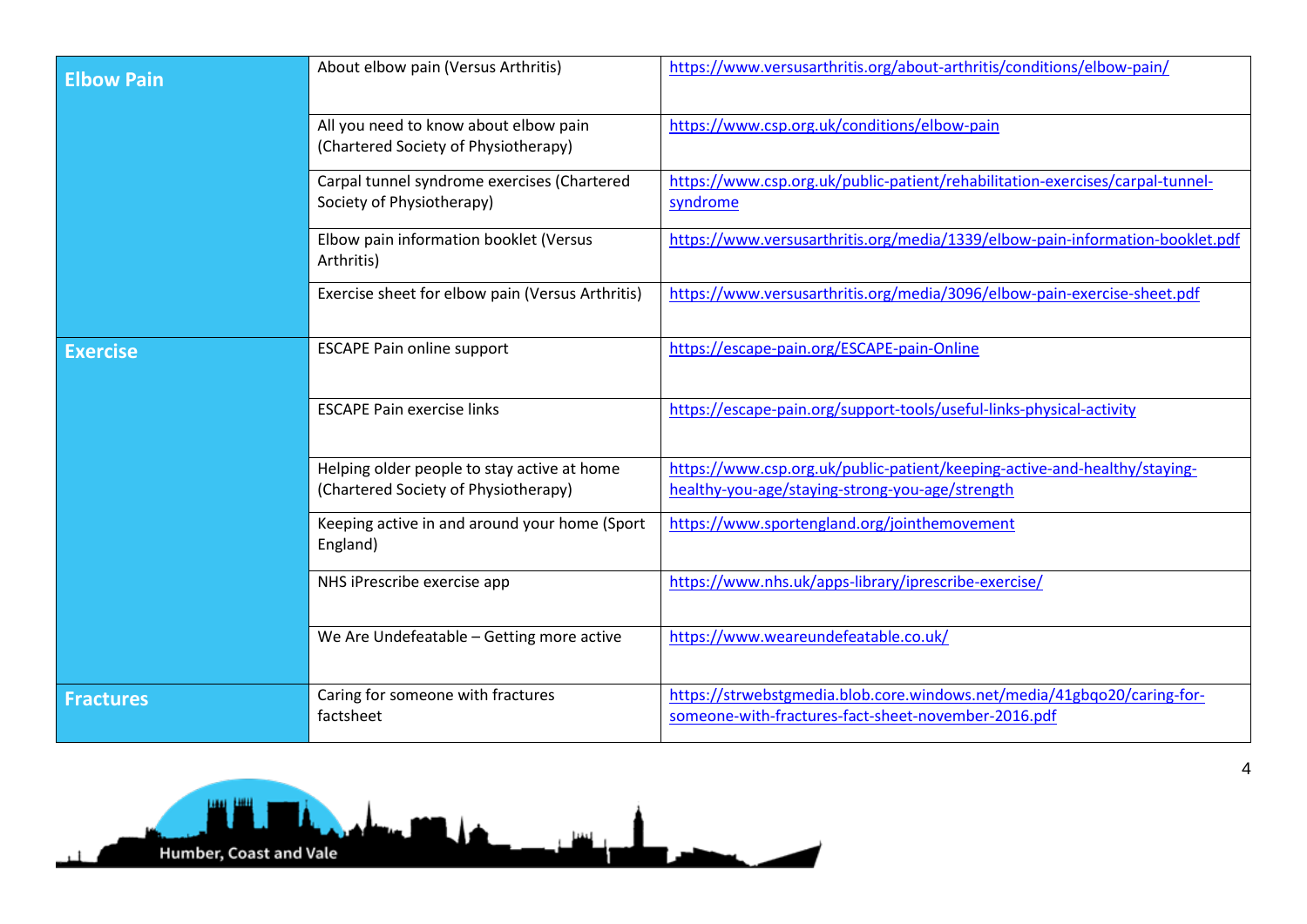|                            | Daily living with fractures factsheet                                      | https://strwebstgmedia.blob.core.windows.net/media/hwkdguhg/daily-living-<br>after-fractures-fact-sheet-december-2016.pdf         |
|----------------------------|----------------------------------------------------------------------------|-----------------------------------------------------------------------------------------------------------------------------------|
|                            | Falls and fragility fractures (Chartered Society of<br>Physiotherapy)      | https://www.csp.org.uk/conditions/falls-fractures                                                                                 |
|                            | Out and about after fractures (The Royal<br>Osteoporosis Society)          | https://strwebstgmedia.blob.core.windows.net/media/uw4few4t/out-and-about-<br>after-fractures-fact-sheet-november-2017.pdf        |
|                            | Pain relieving drugs after fractures (The Royal<br>Osteoporosis Society)   | https://strwebstgmedia.blob.core.windows.net/media/hfhh252e/pain-relieving-<br>drugs-after-fractures-fact-sheet-november-2017.pdf |
|                            | Recovering from a broken bone (The Royal<br>Osteoporosis Society)          | https://theros.org.uk/information-and-support/living-with-<br>osteoporosis/recovering-from-a-broken-bone/                         |
| <b>Foot and Ankle Pain</b> | Ankle sprain exercise sheet (Versus Arthritis)                             | https://www.versusarthritis.org/media/21785/anklesprains-exercise-sheet.pdf                                                       |
|                            | Foot and ankle pain (Versus Arthritis)                                     | https://www.versusarthritis.org/about-arthritis/conditions/foot-and-ankle-pain/                                                   |
|                            | Foot pain information booklet (Versus Arthritis)                           | https://www.versusarthritis.org/media/1252/foot-pain-information-booklet.pdf                                                      |
|                            | Foot pain simple exercises leaflet (Chartered<br>Society of Physiotherapy) | https://www.csp.org.uk/system/files/1 foot pain.pdf                                                                               |
|                            | Plantar exercises (Versus Arthritis)                                       | https://www.versusarthritis.org/media/21790/plantar-exercise-sheet.pdf                                                            |
| <b>Hand Pain</b>           | Managing your hand pain (Chartered Society of<br>Physiotherapy)            | https://www.csp.org.uk/conditions/managing-pain-home/managing-your-hand-<br>pain                                                  |
|                            | Osteoarthritis education - supported self-<br>management for joint pain    | https://jigsaw-e.com/delivery-toolkit/hand-osteoarthritis-education/                                                              |

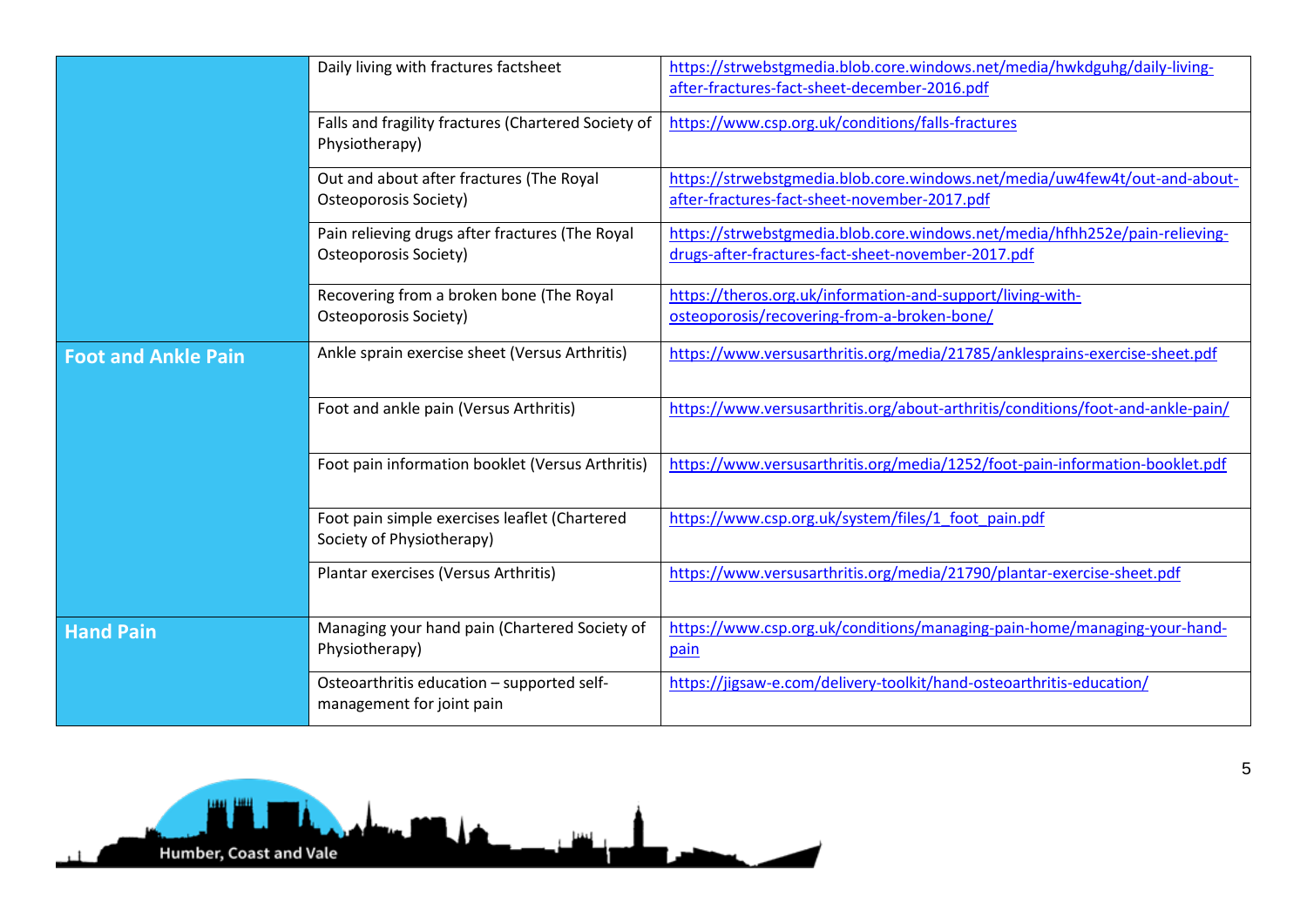|                   | Osteoarthritis of the hand (Keele University)                      | https://www.keele.ac.uk/media/keeleuniversity/ri/primarycare/OA%20Hand%20L<br>eaflet%20v.0.10%2002.02.18%20LC%20(1).pdf |
|-------------------|--------------------------------------------------------------------|-------------------------------------------------------------------------------------------------------------------------|
| <b>Hip Pain</b>   | <b>ESCAPE Pain information and exercises for</b><br>knees and hips | https://escape-pain.org/I-have-knee-hip-pain                                                                            |
|                   | Exercises for hip pain (Versus Arthritis)                          | https://www.versusarthritis.org/media/12821/hip-pain-exercise-section.pdf                                               |
|                   | Hip pain information booklet (Versus Arthritis)                    | https://www.versusarthritis.org/media/1254/hip-pain-information-booklet.pdf                                             |
|                   | Osteoarthritis hip exercises                                       | https://www.healthline.com/health/osteoarthritis/hip-exercises-treatment                                                |
| <b>Joint Pain</b> | <b>ESCAPE Pain online support</b>                                  | https://escape-pain.org/ESCAPE-pain-Online                                                                              |
|                   | ESCAPE Pain useful links for joint pain                            | https://escape-pain.org/support-tools/useful-links-joint-pain                                                           |
|                   | Looking after your joints (Versus Arthritis)                       | https://www.versusarthritis.org/media/1271/looking-after-your-joints-<br>information-booklet.pdf                        |
|                   | Osteoarthritis overview (NHS)                                      | https://www.nhs.uk/conditions/osteoarthritis/                                                                           |
|                   | Osteoarthritis information booklet (Versus<br>Arthritis)           | https://www.versusarthritis.org/media/12747/osteoarthritis-information-<br>bookletv2.pdf                                |
|                   | Persistent pain booklet                                            | https://www.dropbox.com/s/r9ety3iffx92sje/PersistentPainBooklet.pdf?dl=0                                                |
| <b>Knee Pain</b>  | <b>ESCAPE Pain information and exercises for</b><br>knees and hips | https://escape-pain.org/I-have-knee-hip-pain                                                                            |

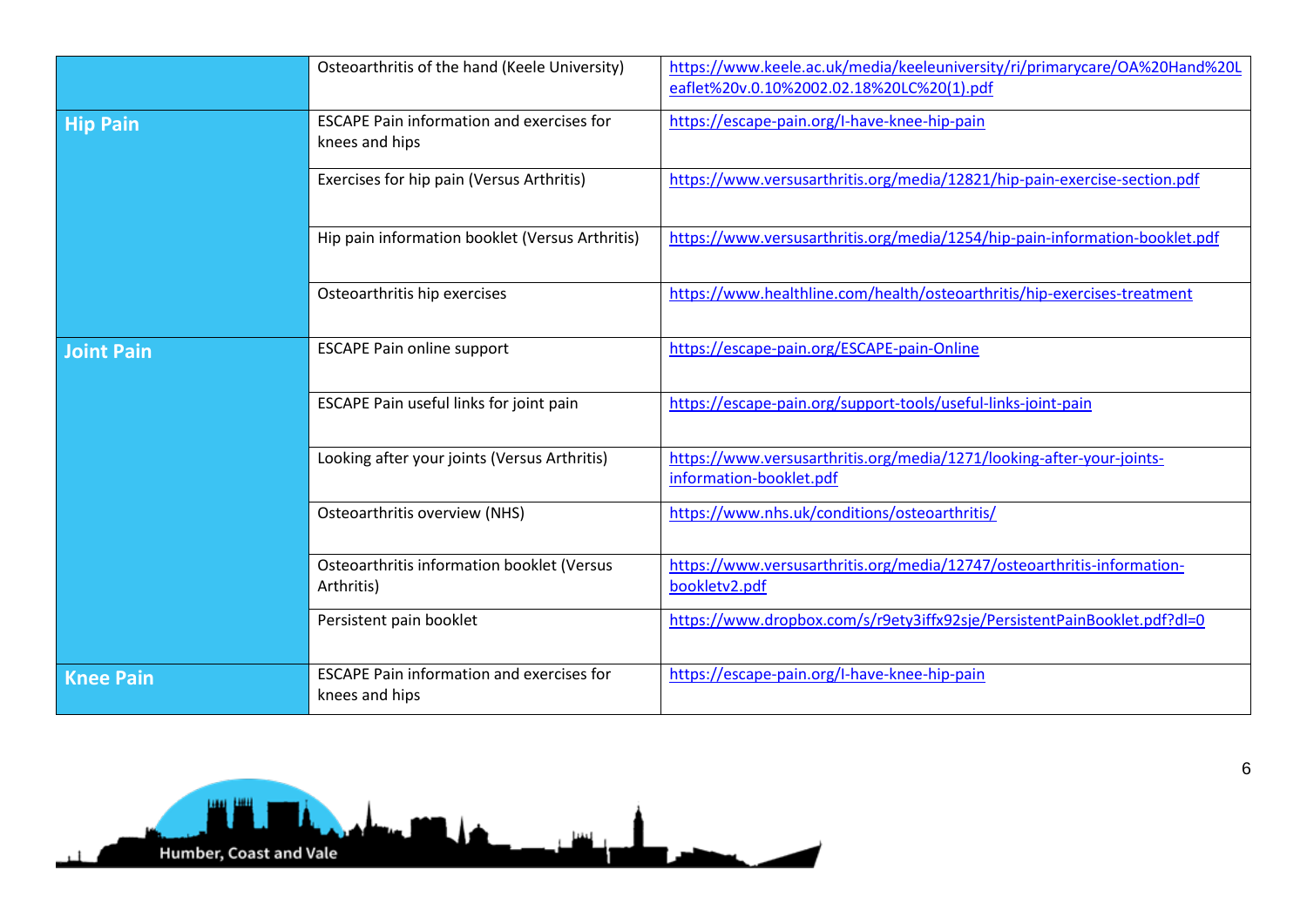|                     | Exercises for osteoarthritis of the knee (Versus<br>Arthritis)                       | https://www.versusarthritis.org/media/12824/osteoarthritis-of-the-knee-<br>exercises.pdf                                                   |
|---------------------|--------------------------------------------------------------------------------------|--------------------------------------------------------------------------------------------------------------------------------------------|
|                     | Knee pain exercises (Chartered Society of<br>Physiotherapy)                          | https://www.csp.org.uk/system/files/3 knee pain.pdf                                                                                        |
|                     | Knee pain exercise sheet (Versus Arthritis)                                          | https://www.versusarthritis.org/media/21787/kneepain-exercise-sheet.pdf                                                                    |
|                     | Knee pain in young adults (Versus Arthritis)                                         | https://www.versusarthritis.org/about-arthritis/conditions/patellofemoral-pain-<br>syndrome-knee-pain-in-young-adults/                     |
|                     | Knee pain in young adult's information booklet<br>(Versus Arthritis)                 | https://www.versusarthritis.org/media/1321/patellofemoral-pain-syndrome-<br>information-booklet.pdf                                        |
| <b>Osteoporosis</b> | Bone health social network (Health Unlocked)                                         | https://healthunlocked.com/bonehealth                                                                                                      |
|                     | Exercises and physical activity for osteoporosis<br>(The Royal Osteoporosis Society) | https://theros.org.uk/information-and-support/living-with-osteoporosis/exercise-<br>and-physical-activity-for-osteoporosis                 |
|                     | Healthy living for strong bones                                                      | https://strwebstgmedia.blob.core.windows.net/media/s3qmugrt/healthy-living-<br>leaflet-december-2019.pdf                                   |
|                     | <b>Osteoporosis conditions (NHS)</b>                                                 | https://www.nhs.uk/conditions/osteoporosis/                                                                                                |
|                     | Osteoporosis conditions overview (Chartered<br>Society of Physiotherapy)             | https://www.csp.org.uk/conditions/osteoporosis                                                                                             |
|                     | Osteoporosis exercises (The Royal Osteoporosis<br>Society)                           | https://theros.org.uk/information-and-support/living-with-osteoporosis/exercise-<br>and-physical-activity-for-osteoporosis/staying-steady/ |
|                     | Osteoporosis factsheets and leaflets (The Royal<br>Osteoporosis Society)             | https://theros.org.uk/fact-sheets-and-leaflets/                                                                                            |



7